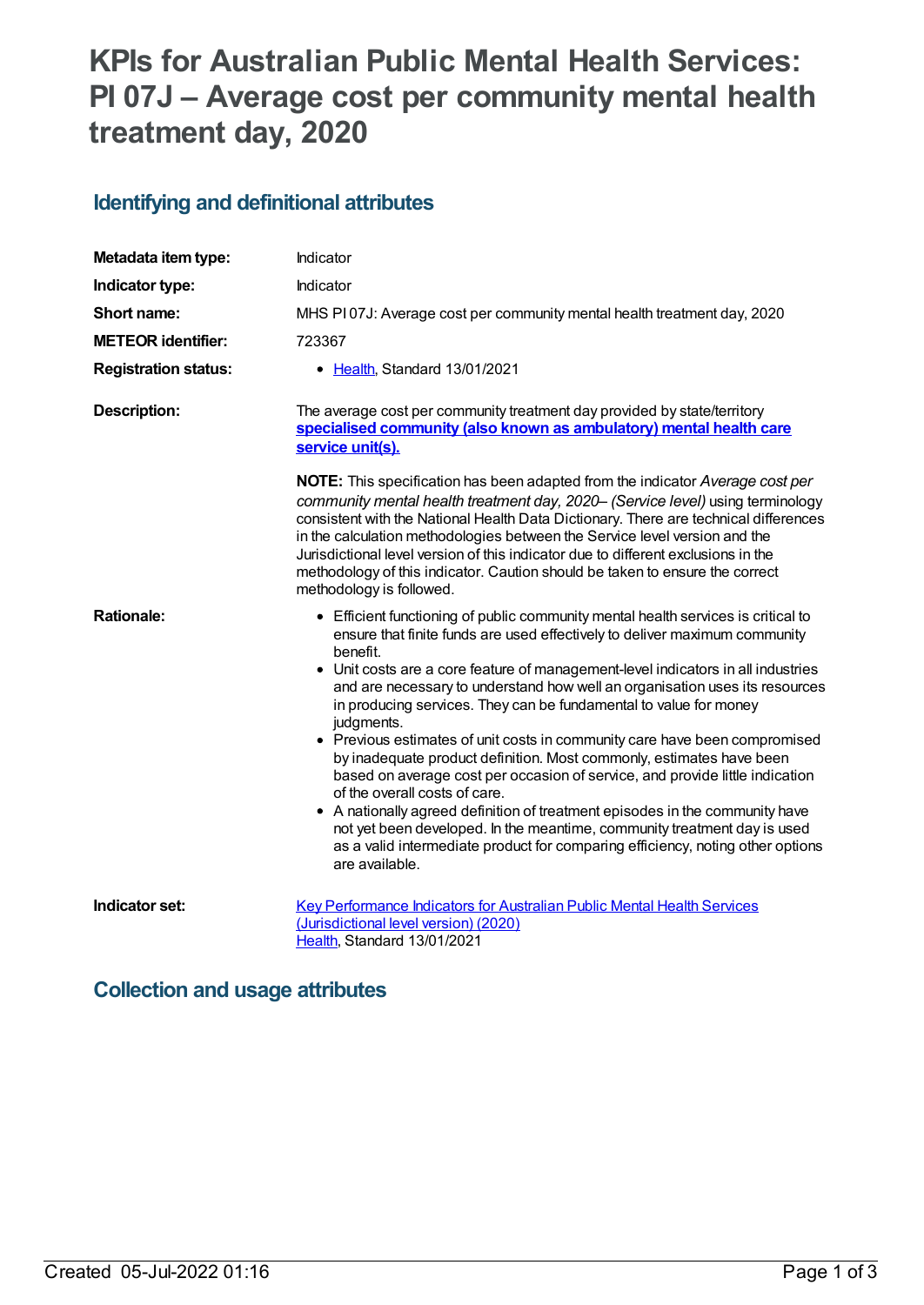| <b>Computation description:</b> | Coverage/Scope:                                                                                                                                                                                                                                                                                                                                                                                                                                                                                                                                                                                                          |
|---------------------------------|--------------------------------------------------------------------------------------------------------------------------------------------------------------------------------------------------------------------------------------------------------------------------------------------------------------------------------------------------------------------------------------------------------------------------------------------------------------------------------------------------------------------------------------------------------------------------------------------------------------------------|
|                                 | State/territory specialised community mental health care service unit(s) in-scope for<br>reporting as defined by the Mental Health Establishments National Minimum Data<br>Set (NMDS) (numerator).                                                                                                                                                                                                                                                                                                                                                                                                                       |
|                                 | State/territory specialised community mental health care service unit(s) in-scope for<br>reporting as defined by the Community Mental Health Care NMDS (denominator).                                                                                                                                                                                                                                                                                                                                                                                                                                                    |
|                                 | A share of expenditure associated with delivery of care to non-uniquely identified<br>consumers is excluded.                                                                                                                                                                                                                                                                                                                                                                                                                                                                                                             |
|                                 | All activity associated with non-uniquely identified consumers is excluded.                                                                                                                                                                                                                                                                                                                                                                                                                                                                                                                                              |
|                                 | Methodology:                                                                                                                                                                                                                                                                                                                                                                                                                                                                                                                                                                                                             |
|                                 | • Reference period for 2020 performance reporting: 2018-19.<br>• Recurrent costs include costs directly attributable to the community mental<br>health care treatment day plus a proportional share of overhead costs. Cost<br>data for this indicator is based on gross recurrent expenditure as compiled by<br>state/territory data providers according to the specifications of the Mental<br>Health Establishments NMDS. As such, it is subject to the concepts,<br>definitions and costing methodology developed for the NMDS.<br>• Expenditure is adjusted for the proportion of non-uniquely identifiable people. |
| <b>Computation:</b>             | Numerator + Denominator                                                                                                                                                                                                                                                                                                                                                                                                                                                                                                                                                                                                  |
| <b>Numerator:</b>               | Total state/territory recurrent expenditure on ambulatory mental health care services<br>within the reference period.                                                                                                                                                                                                                                                                                                                                                                                                                                                                                                    |
| <b>Numerator data elements:</b> | Data Element / Data Set-                                                                                                                                                                                                                                                                                                                                                                                                                                                                                                                                                                                                 |
|                                 | Data Element                                                                                                                                                                                                                                                                                                                                                                                                                                                                                                                                                                                                             |
|                                 | Total apportioned expenditure at Ambulatory service unit level (adjusted)                                                                                                                                                                                                                                                                                                                                                                                                                                                                                                                                                |
|                                 | <b>NMDS/DSS</b>                                                                                                                                                                                                                                                                                                                                                                                                                                                                                                                                                                                                          |
|                                 | (derived from) Mental Health Establishments NMDS 2018-19                                                                                                                                                                                                                                                                                                                                                                                                                                                                                                                                                                 |
| Denominator:                    | Total number of community mental health care treatment days provided by<br>state/territory ambulatory mental health care services within the reference period.                                                                                                                                                                                                                                                                                                                                                                                                                                                           |
| Denominator data<br>elements:   | Data Element / Data Set-                                                                                                                                                                                                                                                                                                                                                                                                                                                                                                                                                                                                 |
|                                 | Data Element                                                                                                                                                                                                                                                                                                                                                                                                                                                                                                                                                                                                             |
|                                 | Specialised mental health service—number of community mental health<br>care treatment days                                                                                                                                                                                                                                                                                                                                                                                                                                                                                                                               |
|                                 | <b>NMDS/DSS</b>                                                                                                                                                                                                                                                                                                                                                                                                                                                                                                                                                                                                          |
|                                 | (derived from) Community Mental Health Care NMDS 2018-19                                                                                                                                                                                                                                                                                                                                                                                                                                                                                                                                                                 |
|                                 | Data Element / Data Set-                                                                                                                                                                                                                                                                                                                                                                                                                                                                                                                                                                                                 |
|                                 | Person-unique identifier used indicator, yes/no code N                                                                                                                                                                                                                                                                                                                                                                                                                                                                                                                                                                   |
|                                 | NMDS / DSS                                                                                                                                                                                                                                                                                                                                                                                                                                                                                                                                                                                                               |
|                                 | Community mental health care NMDS 2018-19                                                                                                                                                                                                                                                                                                                                                                                                                                                                                                                                                                                |
| Disaggregation:                 | Service variables: nil                                                                                                                                                                                                                                                                                                                                                                                                                                                                                                                                                                                                   |
|                                 | Consumer attributes: nil                                                                                                                                                                                                                                                                                                                                                                                                                                                                                                                                                                                                 |
| <b>Comments:</b>                | For this indicator, 'public sector community mental health services' refer to<br>specialised mental health services, and those provided as a public service that is<br>managed or funded by state or territory health authorities.                                                                                                                                                                                                                                                                                                                                                                                       |